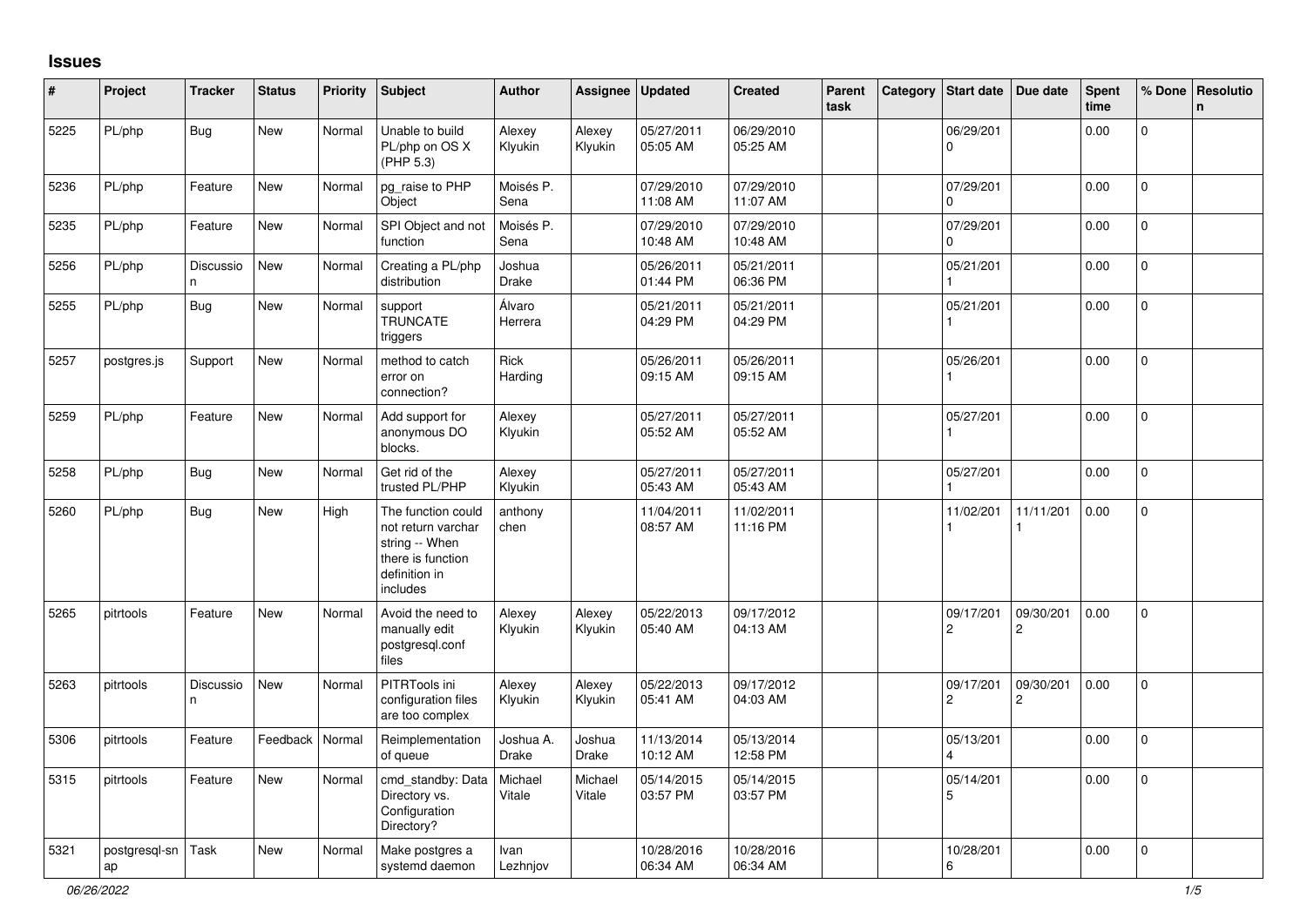| #    | Project             | <b>Tracker</b> | <b>Status</b>  | <b>Priority</b> | <b>Subject</b>                                                               | Author            | Assignee          | Updated                | <b>Created</b>         | Parent<br>task | Category | <b>Start date</b>           | Due date       | <b>Spent</b><br>time | % Done         | Resolutio<br>n. |
|------|---------------------|----------------|----------------|-----------------|------------------------------------------------------------------------------|-------------------|-------------------|------------------------|------------------------|----------------|----------|-----------------------------|----------------|----------------------|----------------|-----------------|
| 5327 | postgresql-sn<br>ap | Feature        | In<br>Progress | Normal          | New snap<br>packages to be<br>created                                        | Joshua<br>Drake   | Ivan<br>Lezhnjov  | 12/13/2016<br>08:36 AM | 12/09/2016<br>07:11 AM |                |          | 12/09/201<br>6              |                | 0.00                 | 40             |                 |
| 5328 | pitrtools           | Bug            | New            | High            | threaded_rsync.py:<br>--delete-excluded<br>causes all files to<br>be deleted | Eric<br>Worden    |                   | 01/17/2017<br>10:48 AM | 01/17/2017<br>10:48 AM |                |          | 01/17/201                   |                | 0.00                 | $\mathbf 0$    |                 |
| 5339 | postgresql-sn<br>ap | Task           | New            | Normal          | Explore tracks<br>feature                                                    | Ivan<br>Lezhnjov  | Ivan<br>Lezhnjov  | 06/09/2017<br>03:47 AM | 06/09/2017<br>03:47 AM |                |          | 06/09/201<br>$\overline{7}$ | 06/16/201<br>7 | 0.00                 | $\overline{0}$ |                 |
| 5340 | postgresql-sn<br>ap | Task           | New            | Normal          | Change package<br>name                                                       | Ivan<br>Lezhnjov  | Ivan<br>Lezhnjov  | 08/02/2017<br>11:44 PM | 08/02/2017<br>11:44 PM |                |          | 08/02/201                   | 08/04/201      | 0.00                 | $\mathbf 0$    |                 |
| 4979 | PL/php              | Feature        | In<br>Progress | Normal          | Add support for<br>IN/OUT parameters                                         | Álvaro<br>Herrera | Alexey<br>Klyukin | 09/14/2011<br>11:21 AM | 12/05/2005<br>07:37 AM |                |          |                             | 09/13/201      | 0.00                 | $\mathbf 0$    |                 |
| 5000 | Simpycity           | <b>Bug</b>     | New            | Urgent          | <b>Automatic Rollback</b><br>Fix.                                            | Lacey<br>Powers   | Aurynn<br>Shaw    | 04/29/2009<br>11:22 AM | 04/29/2009<br>11:22 AM |                |          |                             |                | 0.00                 | 0              |                 |
| 4993 | Simpycity           | <b>Bug</b>     | New            | High            | Finish docs                                                                  | Aurynn<br>Shaw    | Aurynn<br>Shaw    | 11/25/2008<br>11:31 AM | 11/25/2008<br>11:31 AM |                |          |                             |                | 0.00                 | 0              |                 |
| 4960 | Pggraph             | <b>Bug</b>     | New            | High            | pg error of<br>pggraph 2 2                                                   | Devrim<br>Gunduz  | Aurynn<br>Shaw    | 12/30/2008<br>09:09 AM | 12/30/2008<br>09:09 AM |                |          |                             |                | 0.00                 | 0              |                 |
| 4959 | Pggraph             | <b>Bug</b>     | New            | High            | Upgrade all present<br>pggraph clients to<br>pggraph_2_2                     | Aurynn<br>Shaw    | Aurynn<br>Shaw    | 07/28/2008<br>08:07 AM | 07/28/2008<br>08:07 AM |                |          |                             |                | 0.00                 | $\mathbf{0}$   |                 |
| 4958 | Pggraph             | Bug            | New            | High            | Fix the "Help I have<br>no data" problem<br>with pggraph.                    | Aurynn<br>Shaw    | Aurynn<br>Shaw    | 07/25/2008<br>11:37 AM | 07/25/2008<br>11:37 AM |                |          |                             |                | 0.00                 | $\overline{0}$ |                 |
| 4956 | Pggraph             | <b>Bug</b>     | New            | High            | dbrollup.py needs<br>to support pggraph<br>2.2                               | Aurynn<br>Shaw    | Aurynn<br>Shaw    | 07/25/2008<br>08:02 AM | 07/25/2008<br>08:02 AM |                |          |                             |                | 0.00                 | $\overline{0}$ |                 |
| 4954 | Pggraph             | Bug            | New            | High            | pggraph_clients                                                              | Aurynn<br>Shaw    | Aurynn<br>Shaw    | 07/25/2008<br>07:59 AM | 07/25/2008<br>07:59 AM |                |          |                             |                | 0.00                 | 0              |                 |
| 4952 | Pggraph             | Bug            | New            | High            | Help interface                                                               | Aurynn<br>Shaw    | Aurynn<br>Shaw    | 07/21/2008<br>10:40 AM | 07/21/2008<br>10:40 AM |                |          |                             |                | 0.00                 | $\mathbf{0}$   |                 |
| 4951 | Pggraph             | <b>Bug</b>     | New            | High            | Document date<br>range behaviour                                             | Aurynn<br>Shaw    | Aurynn<br>Shaw    | 07/21/2008<br>10:44 AM | 07/21/2008<br>10:38 AM |                |          |                             |                | 0.00                 | 0              |                 |
| 4950 | Pggraph             | <b>Bug</b>     | New            | High            | Write unit tests                                                             | Aurynn<br>Shaw    | Aurynn<br>Shaw    | 07/17/2008<br>05:02 PM | 07/17/2008<br>05:02 PM |                |          |                             |                | 0.00                 | $\overline{0}$ |                 |
| 4949 | Pggraph             | <b>Bug</b>     | New            | High            | Document<br>behaviour                                                        | Aurynn<br>Shaw    | Aurynn<br>Shaw    | 07/21/2008<br>10:44 AM | 07/17/2008<br>04:59 PM |                |          |                             |                | 0.00                 | $\mathbf{0}$   |                 |
| 4948 | Pggraph             | Bug            | New            | High            | in pggraph_table,<br>prevent crash if no<br>tables present                   | Aurynn<br>Shaw    | Aurynn<br>Shaw    | 07/16/2008<br>09:42 PM | 07/16/2008<br>09:42 PM |                |          |                             |                | 0.00                 | $\mathbf{0}$   |                 |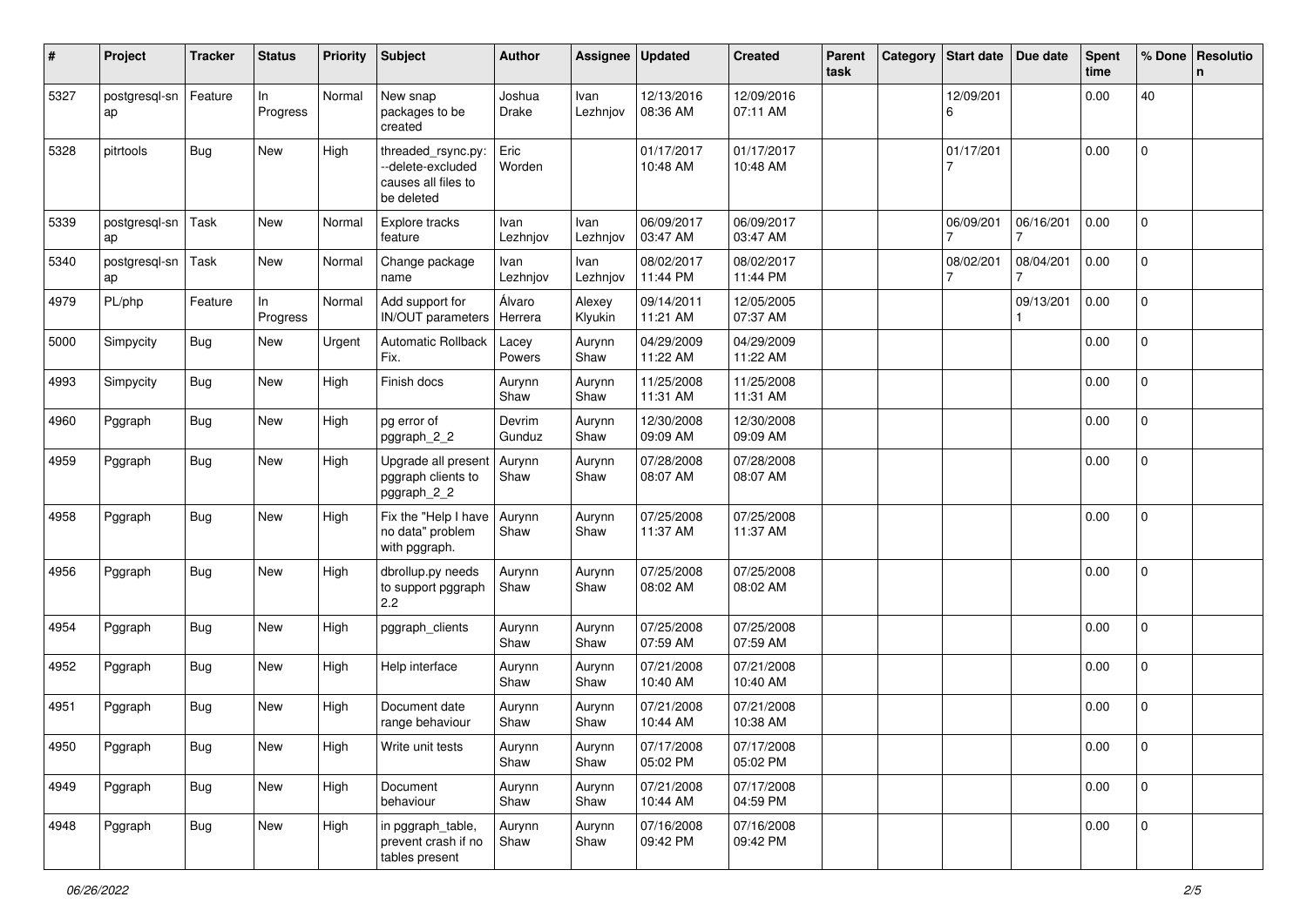| #    | Project | Tracker    | <b>Status</b>  | <b>Priority</b> | <b>Subject</b>                                                 | <b>Author</b>                   | Assignee       | <b>Updated</b>         | <b>Created</b>         | Parent<br>task | Category | <b>Start date</b> | Due date | <b>Spent</b><br>time | % Done       | Resolutio<br>n |
|------|---------|------------|----------------|-----------------|----------------------------------------------------------------|---------------------------------|----------------|------------------------|------------------------|----------------|----------|-------------------|----------|----------------------|--------------|----------------|
| 4947 | Pggraph | <b>Bug</b> | New            | High            | Do testing of data<br>arrays                                   | Aurynn<br>Shaw                  | Aurynn<br>Shaw | 07/16/2008<br>09:01 PM | 07/16/2008<br>09:01 PM |                |          |                   |          | 0.00                 | 0            |                |
| 4945 | Pggraph | Bug        | New            | High            | Force all graphs to<br>abort if non-specific<br>data specified | Aurynn<br>Shaw                  | Aurynn<br>Shaw | 07/16/2008<br>10:14 PM | 07/15/2008<br>03:32 PM |                |          |                   |          | 0.00                 | 0            |                |
| 4943 | Pggraph | Bug        | New            | Low             | <b>Future Planning</b><br>and Ideas                            | Aurynn<br>Shaw                  | Aurynn<br>Shaw | 07/16/2008<br>10:14 PM | 07/14/2008<br>11:32 AM |                |          |                   |          | 0.00                 | $\mathbf{0}$ |                |
| 4940 | Pggraph | <b>Bug</b> | New            | High            | Remove prefixes                                                | Aurynn<br>Shaw                  | Aurynn<br>Shaw | 07/14/2008<br>11:05 AM | 07/14/2008<br>11:05 AM |                |          |                   |          | 0.00                 | 0            |                |
| 4937 | Pggraph | <b>Bug</b> | New            | High            | Modification of DB<br>Client code for date<br>ranges           | Aurynn<br>Shaw                  | Aurynn<br>Shaw | 07/16/2008<br>10:14 PM | 07/14/2008<br>10:45 AM |                |          |                   |          | 0.00                 | 0            |                |
| 4936 | Pggraph | <b>Bug</b> | New            | High            | Modify averaging<br>functions                                  | Aurynn<br>Shaw                  | Aurynn<br>Shaw | 07/14/2008<br>10:12 AM | 07/14/2008<br>10:11 AM |                |          |                   |          | 0.00                 | 0            |                |
| 4933 | Pggraph | Feature    | New            | Normal          | Feature requests,<br>pggraph                                   | Aurynn<br>Shaw                  | Aurynn<br>Shaw | 03/12/2008<br>12:44 PM | 03/12/2008<br>12:44 PM |                |          |                   |          | 0.00                 | 0            |                |
| 4932 | Pggraph | Feature    | New            | Normal          | Have pggraph<br>directly access Wiki<br>passwords              | Aurynn<br>Shaw                  | Aurynn<br>Shaw | 12/31/2007<br>10:28 AM | 12/31/2007<br>10:28 AM |                |          |                   |          | 0.00                 | 0            |                |
| 4931 | Pggraph | Feature    | New            | Normal          | Develop a nagios<br>plugin for pggraph<br>checks               | Devrim<br>Gunduz                | Aurynn<br>Shaw | 12/18/2007<br>07:24 PM | 12/18/2007<br>07:24 PM |                |          |                   |          | 0.00                 | $\mathbf 0$  |                |
| 4926 | Pggraph | Feature    | New            | Normal          | insert/update/delete   bford -                                 |                                 | Aurynn<br>Shaw | 12/26/2007<br>12:26 PM | 08/20/2007<br>04:15 PM |                |          |                   |          | 0.00                 | $\mathbf 0$  |                |
| 4925 | Pggraph | Feature    | New            | Normal          | Allow graphing<br>specific intervals                           | Darcy<br>Buskermole<br>n        | Aurynn<br>Shaw | 10/16/2007<br>10:28 AM | 07/03/2007<br>08:28 AM |                |          |                   |          | 0.00                 | 0            |                |
| 4915 | Pggraph | Feature    | In<br>Progress | Normal          | insert time should<br>be timestamptz                           | Darcy<br>Buskermole<br>n        | Aurynn<br>Shaw | 10/16/2007<br>09:45 AM | 03/21/2007<br>06:35 AM |                |          |                   |          | 0.00                 | 0            |                |
| 4914 | Pggraph | Feature    | In<br>Progress | Normal          | customer feedback                                              | bford -                         | Aurynn<br>Shaw | 08/20/2007<br>02:37 PM | 03/19/2007<br>08:54 PM |                |          |                   |          | 0.00                 | 0            |                |
| 4908 | Pggraph | Feature    | In<br>Progress | Normal          | Table statistics<br>tablename                                  | bford -                         | Aurynn<br>Shaw | 08/20/2007<br>02:35 PM | 01/07/2007<br>07:26 PM |                |          |                   |          | 0.00                 | 0            |                |
| 4901 | Pggraph | Feature    | New            | High            | pggraph_table<br>doesn't list tables                           | bford -                         | Aurynn<br>Shaw | 12/30/2008<br>01:56 PM | 12/29/2006<br>05:18 PM |                |          |                   |          | 0.00                 | 0            |                |
| 4890 | Pggraph | Feature    | In<br>Progress | Normal          | new report(s)                                                  | Darcy<br>Buskermole   Shaw<br>n | Aurynn         | 10/16/2007<br>10:20 AM | 09/25/2006<br>10:36 PM |                |          |                   |          | 0.00                 | $\mathbf{0}$ |                |
| 4873 | Odbcng  | Feature    | New            | High            | Win64 version                                                  | bford -                         | bford -        | 07/23/2008<br>02:21 AM | 07/23/2008<br>02:21 AM |                |          |                   |          | 0.00                 | 0            |                |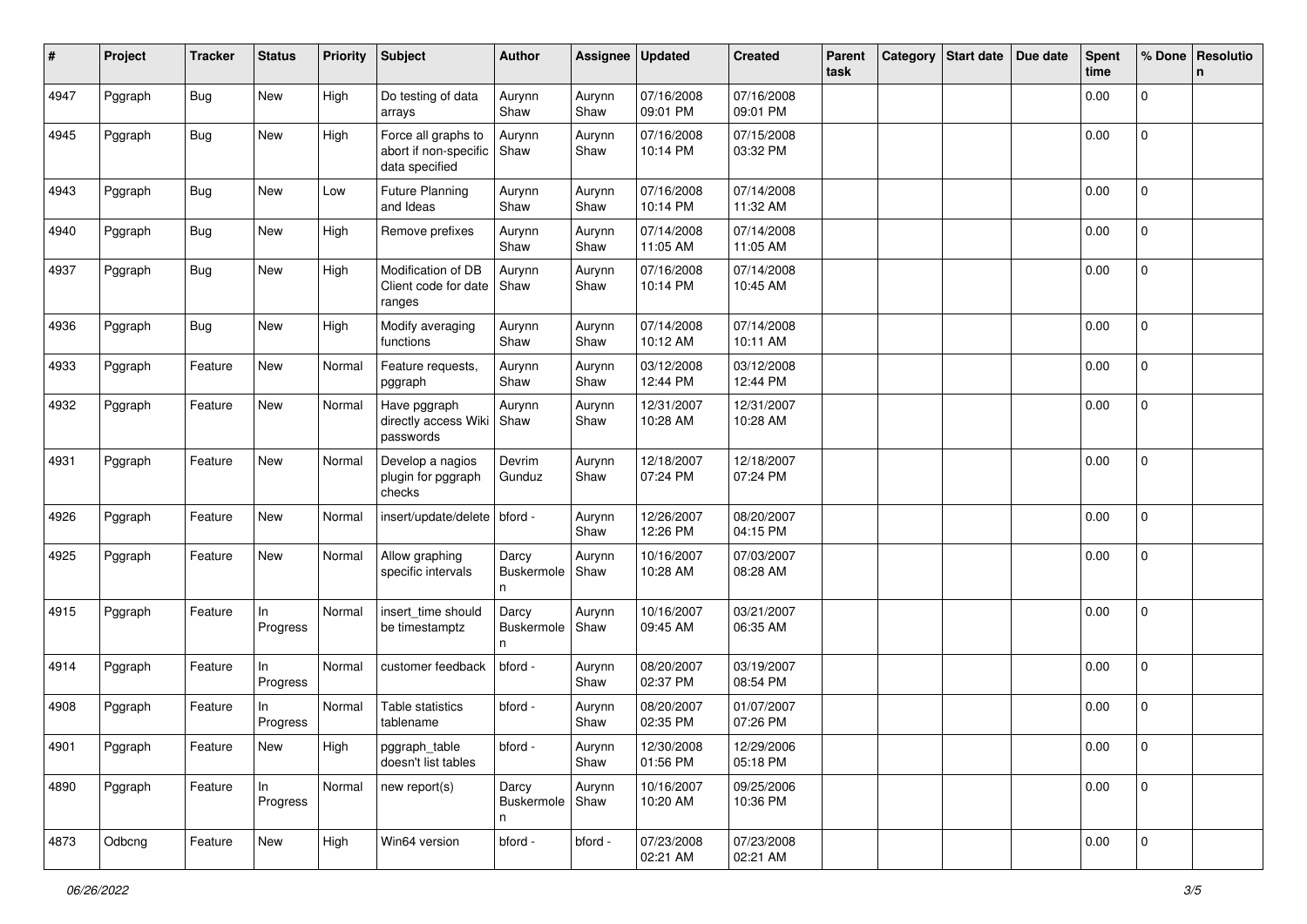| #    | Project             | <b>Tracker</b> | <b>Status</b>  | <b>Priority</b> | <b>Subject</b>                                          | <b>Author</b>          | Assignee | <b>Updated</b>         | <b>Created</b>         | Parent<br>task | Category | Start date | Due date | <b>Spent</b><br>time | % Done         | Resolutio<br>$\mathsf{n}$ |
|------|---------------------|----------------|----------------|-----------------|---------------------------------------------------------|------------------------|----------|------------------------|------------------------|----------------|----------|------------|----------|----------------------|----------------|---------------------------|
| 4872 | Odbcng              | <b>Bug</b>     | New            | High            | ODBCng +<br><b>UNICODE</b>                              | bford -                | bford -  | 04/24/2008<br>08:55 AM | 04/24/2008<br>08:55 AM |                |          |            |          | 0.00                 | $\overline{0}$ |                           |
| 4868 | Odbcng              | Feature        | New            | High            | Test environment                                        | bford -                | bford -  | 11/28/2007<br>02:22 PM | 11/27/2007<br>08:48 PM |                |          |            |          | 0.00                 | $\pmb{0}$      |                           |
| 4866 | Odbcng              | Feature        | New            | High            | please post test<br>cases                               | bford -                | bford -  | 11/16/2007<br>08:21 PM | 11/16/2007<br>08:21 PM |                |          |            |          | 0.00                 | $\overline{0}$ |                           |
| 5350 | PL/php              | Bug            | <b>New</b>     | Normal          | Fwd: Telcel red                                         | briana26c -            |          | 11/09/2018<br>09:47 PM | 11/09/2018<br>09:47 PM |                |          |            |          | 0.00                 | 0              |                           |
| 5349 | PL/php              | Bug            | New            | Normal          | Telcel red                                              | briana26c -            |          | 11/04/2018<br>11:06 AM | 11/04/2018<br>11:06 AM |                |          |            |          | 0.00                 | $\mathbf 0$    |                           |
| 5345 | postgres fdw        | Bug            | <b>New</b>     | Normal          | Follow-up                                               | Karen<br>Edwards       |          | 11/28/2017<br>03:16 PM | 11/28/2017<br>03:16 PM |                |          |            |          | 0.00                 | 0              |                           |
| 5331 | postgresgl-sn<br>ap | <b>Bug</b>     | New            | Normal          | PgBackRest                                              | Joshua<br><b>Drake</b> |          | 02/10/2017<br>09:56 AM | 02/10/2017<br>09:56 AM |                |          |            |          | 0.00                 | 0              |                           |
| 5326 | postgres_fdw        | Bug            | <b>New</b>     | Normal          | <b>Ubuntu Users</b><br><b>Email List</b>                | Melony<br>Scheid       |          | 11/15/2016<br>07:03 AM | 11/15/2016<br>07:03 AM |                |          |            |          | 0.00                 | $\Omega$       |                           |
| 5318 | postgres_fdw        | Bug            | <b>New</b>     | Normal          | C-Level, VP-Level,<br>Directors and<br>Manager Contacts | Tatum Lau              |          | 06/08/2016<br>07:52 AM | 06/08/2016<br>07:52 AM |                |          |            |          | 0.00                 | 0              |                           |
| 5317 | postgres fdw        | <b>Bug</b>     | New            | Normal          | Jonie Bittenbender                                      | Jonie<br>Bittenbende   |          | 01/26/2016<br>10:56 PM | 01/26/2016<br>10:56 PM |                |          |            |          | 0.00                 | $\mathbf 0$    |                           |
| 5316 | postgres_fdw        | <b>Bug</b>     | <b>New</b>     | Normal          | (no subject)                                            | Julieta<br>Clubb       |          | 01/18/2016<br>04:11 AM | 01/18/2016<br>04:11 AM |                |          |            |          | 0.00                 | $\Omega$       |                           |
| 5312 | postgres fdw        | Bug            | <b>New</b>     | Normal          | AutoDesk Users                                          | Kina<br>Lawrence       |          | 03/09/2015<br>07:36 AM | 03/09/2015<br>07:36 AM |                |          |            |          | 0.00                 | $\mathsf{O}$   |                           |
| 5303 | postgres_fdw        | <b>Bug</b>     | <b>New</b>     | Normal          | [SPAM] Good<br>shoes good prices                        | Alvherre -             |          | 05/11/2014<br>09:24 AM | 05/11/2014<br>09:24 AM |                |          |            |          | 0.00                 | $\mathbf{0}$   |                           |
| 5301 | postgres_fdw        | Bug            | New            | Normal          | My husband loves<br>Jacob & Co                          | Postgres<br>fdw        |          | 05/08/2014<br>03:17 AM | 05/08/2014<br>03:17 AM |                |          |            |          | 0.00                 | $\Omega$       |                           |
| 5292 | postgres fdw        | Bug            | New            | Normal          | [SPAM] Good<br>shoes good prices                        | Ladyregina             |          | 04/11/2014<br>02:06 PM | 04/11/2014<br>02:06 PM |                |          |            |          | 0.00                 | $\mathbf 0$    |                           |
| 5291 | postgres fdw        | <b>Bug</b>     | <b>New</b>     | Normal          | Great watches at<br>cut-prices                          | Jkawasaki ·            |          | 04/11/2014<br>07:30 AM | 04/11/2014<br>07:30 AM |                |          |            |          | 0.00                 | $\mathbf 0$    |                           |
| 4984 | PL/php              | Feature        | In<br>Progress | Normal          | Composite Type<br>Argument as table                     | bford -                |          | 05/21/2011<br>04:50 PM | 12/15/2005<br>03:38 AM |                |          |            |          | 0.00                 | $\Omega$       |                           |
| 4972 | PL/php              | Bug            | In<br>Progress | Normal          | array $PHP \lt\gt P$ g<br>conversion is<br>broken       | Álvaro<br>Herrera      |          | 05/21/2011<br>04:50 PM | 11/23/2005<br>11:48 AM |                |          |            |          | 0.00                 | $\mathbf{0}$   |                           |